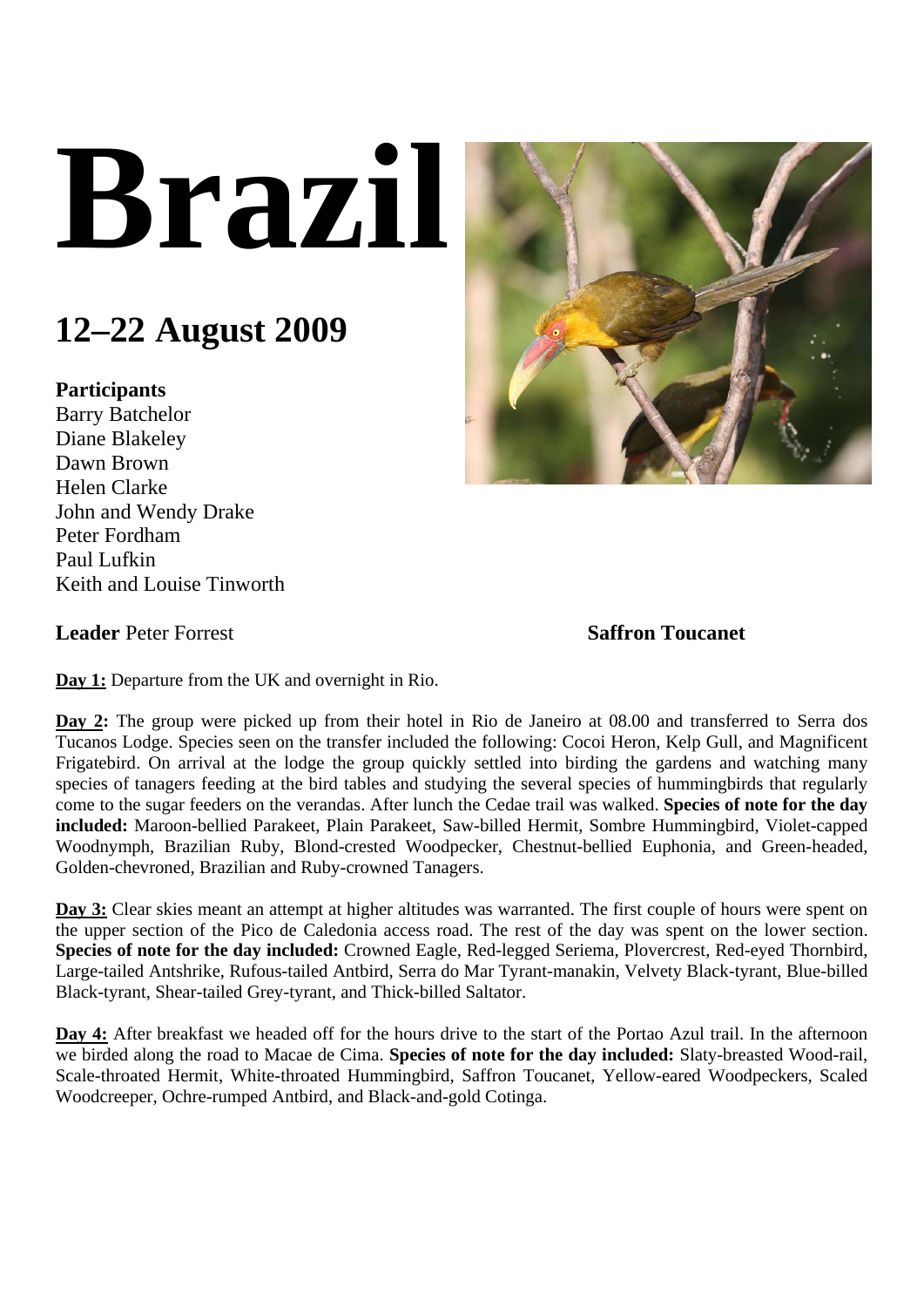**Day 5:** The day was spent birding the lodge trails and garden. **Species of note for the day included:** Duskythroated Hermit, Frilled Coquette, Crescent-chested Puffbird, Thrush-like Woodcreeper, White-shouldered Fire-eye, Black-cheeked Gnateater, and Olive-green Tanager.

Day 6: The morning was spent at the Regua wetland reserve. After lunch the group birded the lodge trails. **Species of note for the day included:** Masked Duck, Rufous-capped Motmot, White-eyed Foliage-gleaner, Sooretama Slaty-antshrike, Chestnut-backed Antshrike, White-flanked Antwren, and Long-billed Wren.

**Day 7:** After breakfast we drove the one-hour to the Serra dos Orgaos National Park. The first couple of hours were spent in the lower section and the rest of the day was spent in the upper section of the park. **Species of note for the day included:** Lesser Woodcreeper, White-throated Woodcreeper, Rufous-backed Antvireo, Bertoni's Antbird, Serra do Mar Tapaculo, Hooded Berryeater, Bare-throated Bellbird, Sharpbill, and Whiterimmed Warbler.

**Day 8:** After breakfast we drove the 20 minutes to the start of the Theodora trail. After lunch the group birded the lodge trails. **Species of note for the day included:** Ochre-breasted Foliage-gleaner, Pale-browed Treehunter, White-bearded Antshrike, Brazilian Antthrush, Rufous-capped Antthrush, Rufous Gnateater, and Slaty Bristlefront,

**Day 9:** Without doubt the Three-toed Jacamar is one of the target species of the whole week. We departed early for an hours drive to where the days birding began. **Species of note for the day included:** Blackish Rail, Ashthroated Crake, Three-toed Jacamar, White-eared Puffbird, Dusky-tailed Antbird, Ferruginous Antbird, and Half-collared Sparrow.

**Day 10:** The group spent the morning around the lodge before departing back to Rio for their flight home at 1pm. **Species of note for the day included:** Scaled Antbird.

**During the groups stay we had a combined total of 263 species seen with a further 12 heard. A total of 78 Atlantic forest endemics were seen.** 

**Pete Forrest Serra dos Tucanos Lodge**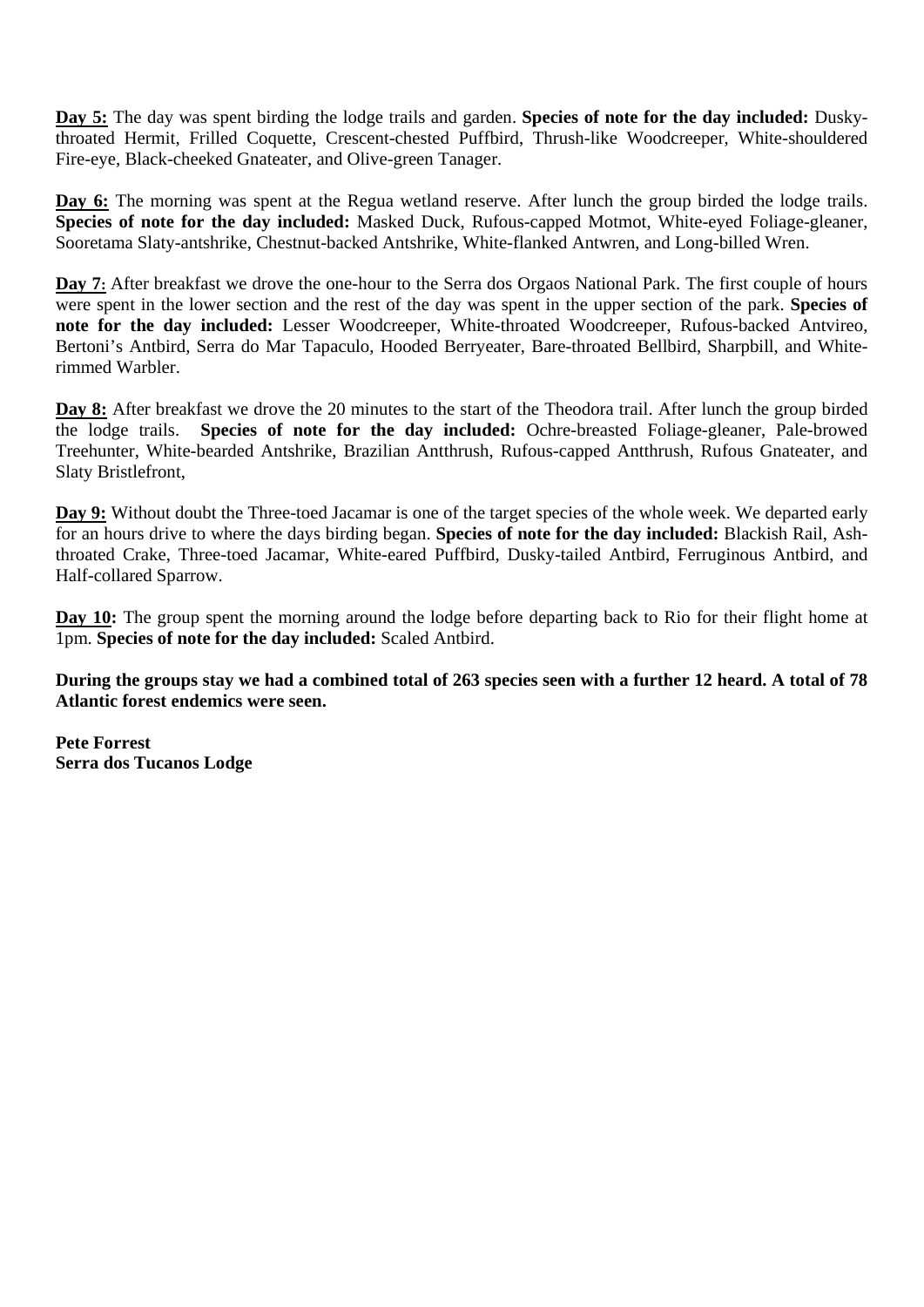## **FULL SPECIES LIST**

**Species in bold with a \* are endemic to the Atlantic rain forest.** 

**BROWN TINAMOU** *(Crypturellus obsoletus) –* Heard only, on the Theodora and high altitude trails.

**LEAST GREBE** *(Tachybaptus dominicus)* – Five at Portao Azul and eight at the wetland reserve.

**PIED-BILLED GREBE** *(Podilymbus podiceps)* – One at the wetland reserve on the  $17<sup>th</sup>$ .

**BROWN BOOBY** *(Sula leucogaster) –* Four were recorded from the Rio – Niteroi Bridge on the 13th.

**MAGNIFICENT FRIGATEBIRD** *(Fregata magnificens)* – Several were recorded from the Rio – Niteroi Bridge on the 13th.

**COCOI HERON** *(Ardea cocoi)* – Two were recorded on the journey up from Rio on the  $13<sup>th</sup>$ .

**GREAT EGRET** *(Ardea alba)* – Seen in most wet areas along the roadside when on excursions.

**SNOWY EGRET** *(Egretta thula) –* Seen in most wet areas along the roadside when on excursions.

**CATTLE EGRET** *(Bubulcus ibis) –* Seen commonly in any suitable habitat.

**WHISTLING HERON** *(Syrigma sibilatrix)* – Four on the Jacamar excursion on the  $20^{\text{th}}$ .

**CAPPED HERON** *(Pilherodius piliatus) –* Four at the wetland reserve and one on the Jacamar excursion.

**BLACK-CROWNED NIGHT-HERON** *(Nycticorax nycticorax)* – One at the wetland reserve on the  $17<sup>th</sup>$ .

WHITE-FACED WHISTLING-DUCK *(Dendrocygna viduata)* – Fifteen at the wetland reserve on the 17<sup>th</sup>.

**BRAZILIAN TEAL** *(Amazonetta braziliensis)* – Thirty at the wetland reserve on the  $17<sup>th</sup>$ .

**MASKED DUCK** *(Nomonyx dominica)* – Five at the wetland reserve on the  $17<sup>th</sup>$ .

**BLACK VULTURE** *(Coragyps atratus)* – Seen daily, common.

**TURKEY VULTURE** *(Cathartes aura)* – Seen almost daily, common.

**LESSER YELLOW-HEADED VULTURE** *(Cathartes burrovianus) –* Singles at the wetland reserve and on the Jacamar excursion.

**GREY-HEADED KITE** *(Leptodon cayanensis)* – One at the Portao Azul and two on the Jacamar excursion were only records.

**CROWNED EAGLE** *(Harpyhaliaetus coronatus)* – Two on the high altitude excursion on the  $14<sup>th</sup>$ .

\* **WHITE-NECKED HAWK** *(Leucopternis lacernulata)* – One flying over the lodge on the 13<sup>th</sup>.

**SAVANNA HAWK (***Heterospizias meridionalis)* – Recorded in small numbers on most excursions.

**ROADSIDE HAWK (***Buteo magnirostris)* – Recorded almost daily in small numbers.

**WHITE-TAILED HAWK** *(Buteo albicaudatus)* – Up to six daily on three dates.

**BLACK HAWK-EAGLE** *(Spizastur tyrannus)* – Singles on the Cedae and Macae de Cima trails.

**BLACK-AND-WHITE HAWK-EAGLE** *(Spizastur melanoleucus)* – The nesting pair were seen from the lodge on several dates.

**SOUTHERN CARACARA** *(Caracara plancus)* – Recorded almost daily from suitable habitats.

**YELLOW-HEADED CARACARA** *(Milvago chimachima)* – Recorded almost daily from suitable habitats.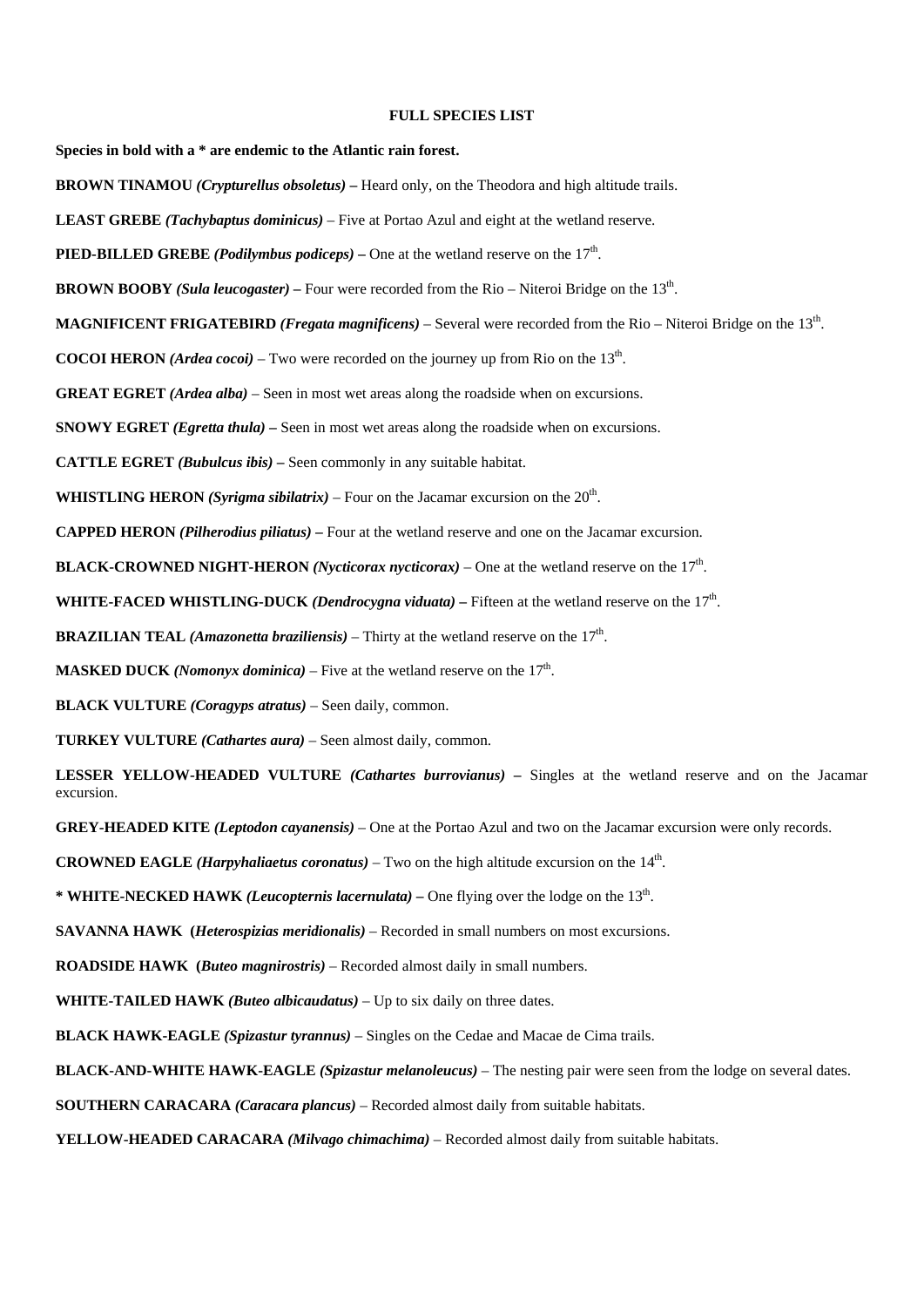**LAUGHING FALCON** *(Herpetotheres cachinnans)* – Heard only, on the Jacamar excursion on the  $20^{\text{th}}$ . **AMERICAN KESTREL** *(Falco sparverius)* – Two on the Jacamar excursion on the  $20<sup>th</sup>$ . **APLOMADO FALCON** *(Falco femoralis) –* Singles at Portao Azul and on the Jacamar excursion. **DUSKY-LEGGED GUAN** *(Penelope obscura)* – Four were seen at the Portao Azul on the 15th. **LIMPKIN** *(Aramus guarauna)* – Two on the drive to the wetland reserve on the  $17<sup>th</sup>$ . **\* SLATY-BREASTED WOOD-RAIL** *(Aramides saracura)* **–** One at Portao Azul and two at the wetland reserve. **BLACKISH RAIL** *(Pardirallus nigricans)* – A single on the Jacamar excursion on the  $20<sup>th</sup>$ . **ASH-THROATED CRAKE** *(Porzana albicollis)* – A single on the Jacamar excursion on the 20<sup>th</sup>. **RED-LEGGED SERIEMA** *(Cariama cristata)* – Two on the high altitude trail on the  $14<sup>th</sup>$ . **PURPLE GALLINULE** *(Porphyrio martinica)* – Several were seen at the wetland reserve on the 2nd. **COMMON MOORHEN** *(Gallinula chloropus)* – Recorded almost daily in suitable habitats. **WATTLED JACANA** *(Jacana jacana)* – Recorded almost daily in suitable habitats  **SOUTHERN LAPWING** *(Vanellus chilensis)* – Recorded almost daily in suitable habitats. **KELP GULL** *(Larus dominicanus)* – Small numbers were recorded on the journey from Rio. **SOUTH AMERICAN TERN** *(Sterna hirundinacea)* – Two were recorded from the Rio-Niteroi Bridge on the 13<sup>th</sup>. **PICAZURO PIGEON** *(Patagionas picazuro)* – Small numbers recorded most days. **PLUMBEOUS PIGEON** *(Patagionas plumbea)* – Heard only, at the National Park on the 18<sup>th</sup>. **RUDDY GROUND-DOVE** *(Columbina talpacoti)* – Seen in small numbers almost daily. **GREY-FRONTED DOVE** *(Leptotila rufaxilla)* – One on the Theodora trail on the  $19<sup>th</sup>$ . **BLUE-WINGED MACAW** *(Ara maracana)* – A pair on the Jacamar excursion on the  $20<sup>th</sup>$ . **WHITE-EYED PARAKEET** *(Aratinga leucophthalmus)* – Up to fifty were seen on the Jacamar and Portao Azul excursions. **\* MAROON- BELLIED PARAKEET** *(Pyrrhura frontalis)* **–** Small numbers recorded in the lodge gardens daily. Also seen on several of the excursions.

**\* PLAIN PARAKEET** *(Brotogeris tirica) –* Small numbers recorded in the lodge gardens daily. Also seen on several of the excursions.

**BLUE-WINGED PARROTLET** *(Forpus crassirostris)* – Up to two seen on two dates at the lodge.

\* **PILEATED PARROT** *(Pionopsitta pileata)* – Heard only, at the National Park on the 18th.

**SCALY-HEADED PARROT** *(Pionus maximiliani)* – Recorded within the lodge grounds on several occasions, also on several of the excursions.

**SQUIRREL CUCKOO** *(Piaya cayana)* – Recorded in small numbers almost daily.

**SMOOTH-BILLED ANI** *(Crotophaga ani)* – Seen commonly in any suitable habitat.

**GUIRA CUCKOO** *(Guira guira)* – Seen commonly in any suitable habitat.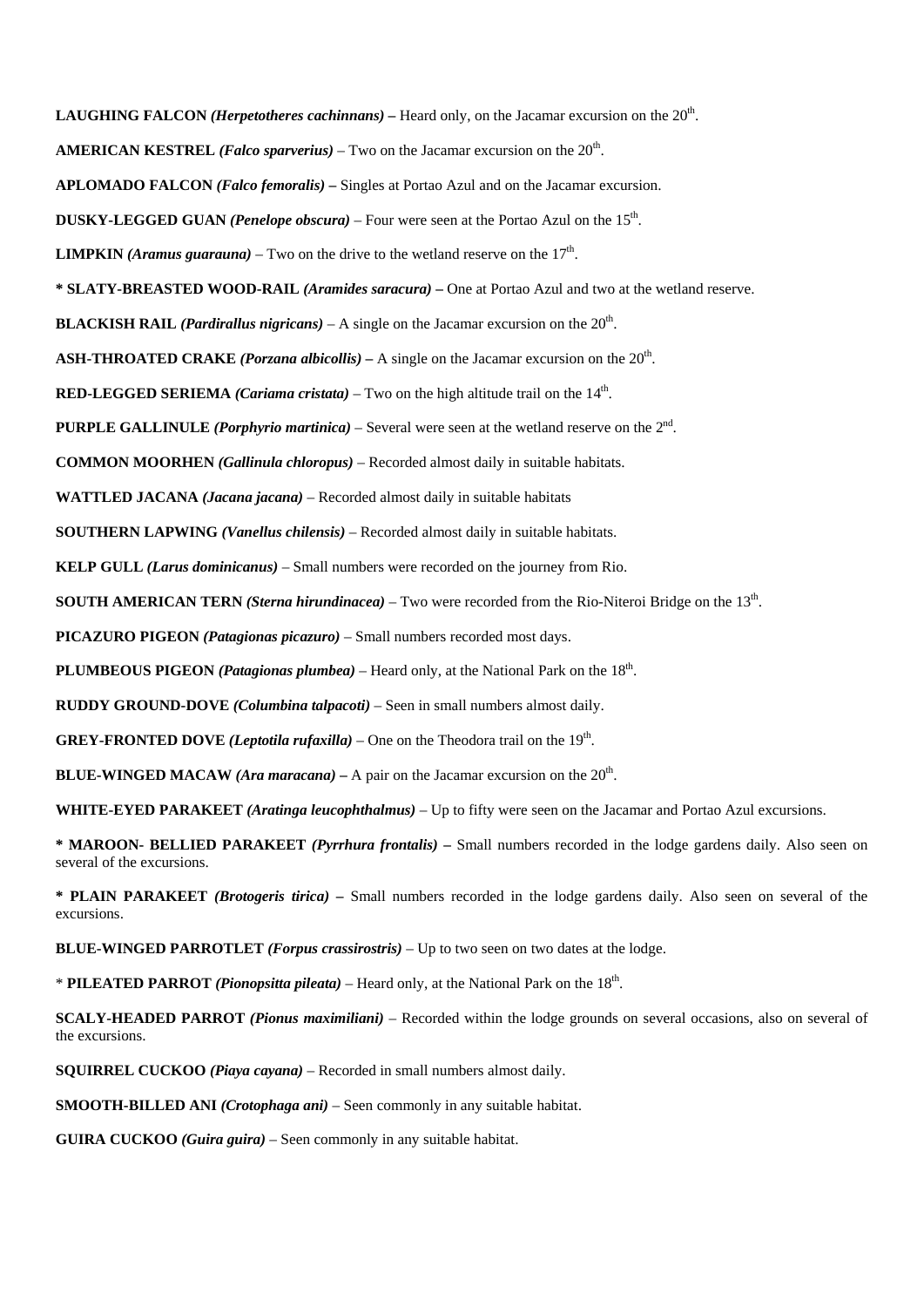**STRIPED CUCKOO** *(Tapera naevia)* – Heard only, on the Jacamar excursion on the  $20<sup>th</sup>$ .

- **BARN OWL** *(Tyto alba)* One on the Jacamar excursion on the  $20<sup>th</sup>$ .
- **TROPICAL SCREECH-OWL** *(Otus choliba)* Two at the wetland reserve on the  $17<sup>th</sup>$ .
- **FERRUGINOUS PYGMY-OWL** *(Glaucidium brasilianum)* Heard only, at the wetland reserve on the 17<sup>th</sup>.
- **BURROWING OWL** *(Athene cunicularia)* Two on the high altitude and Jacamar excursions.
- **PAURAQUE** *(Nyctidromus albicollis)* Three at the wetland reserve on the  $17<sup>th</sup>$ .
- **WHITE-COLLARED SWIFT** *(Stretoprocne zonaris)* Flocks of up to two hundred birds recorded on two dates.
- **GREY-RUMPED SWIFT** *(Chaetura cinereiventris)* A single at the National Park on the  $18<sup>th</sup>$ .
- **LESSER SWALLOW-TAILED SWIFT** *(Panyptila cayennensis)* **Two over the lodge on the 16<sup>th</sup>.**
- **\* SAW-BILLED HERMIT** *(Ramphodon naevius)*Recorded almost daily around the lodge.
- **\* SCALE-THROATED HERMIT** *(Phaethornis eurynome***)** A single on the Macae de Cima excursion on the 15th.
- **\* DUSKY-THROATED HERMIT** *(Phaethornis squalidus)* One at the lodge on the 16th.
- **\* SOMBRE HUMMINGBIRD** *(Campylopterus cirrhochloris)*Recorded almost daily at the lodge.
- **SWALLOW-TAILED HUMMINGBIRD** *(Eupetomena macroura)* Recorded almost daily at the lodge.
- **\* BLACK JACOBIN** *(Melanotrochilus fuscus)*Singles on two dates at the lodge.
- **\* PLOVERCREST** *(Stephanoxis lalandi)*Two on the High Altitude excursion on the 14th.
- **\* FRILLED COQUETTE** *(Lophornis magnificus)*Two males and a female at the lodge on several dates.
- **GLITTERING-BELLIED EMERALD** *(Chlorostilbon aureoventris)* Ones or twos on three dates.
- **\* VIOLET-CAPPED WOODNYMPH** *(Thalurania glaucopis)*Seen daily around the lodge and on several of the excursions.
- **\* WHITE-THROATED HUMMINGBIRD** *(Leucochloris albicollis)* Two on the high altitude excursion and one at the Portao Azul.
- **VERSICOLOURED EMERALD** *(Agyrtria versicolor)* One at the lodge feeders on two dates.
- **GLITTERING-THROATED EMERALD** *(Polyerata fimbriata)* One at the lodge feeders on two dates.
- **SAPPHIRE-SPANGLED EMERALD** *(Polyerata lacteal)* Six on the Jacamar and one on the high altitude excursions.
- **\* BRAZILIAN RUBY** *(Clytolaema rubricauda)* Up to four at the lodge feeders on several dates.
- **AMETHYST WOODSTAR** *(Calliphlox amethystine)* Singles on the Jacamar and Portao Azul excursions.
- **SURUCUA TROGON** *(Trogon surrucura)* Heard or seen almost daily.
- **RINGED KINGFISHER** *(Ceryle torquata)* One on the drive to the National Park on the 18th.
- **AMAZON KINGFISHER** *(Chloroceryle amazona)* One on the Jacamar excursion on the  $20<sup>th</sup>$ .
- **\* RUFOUS-CAPPED MOTMOT** *(Baryphthengus ruficapillus)*Heard or seen on three dates.
- **\* THREE-TOED JACAMAR** *(Jacamaralcyon tridactyla)*As usual this bird performed very well with three being seen on the  $20<sup>th</sup>$ .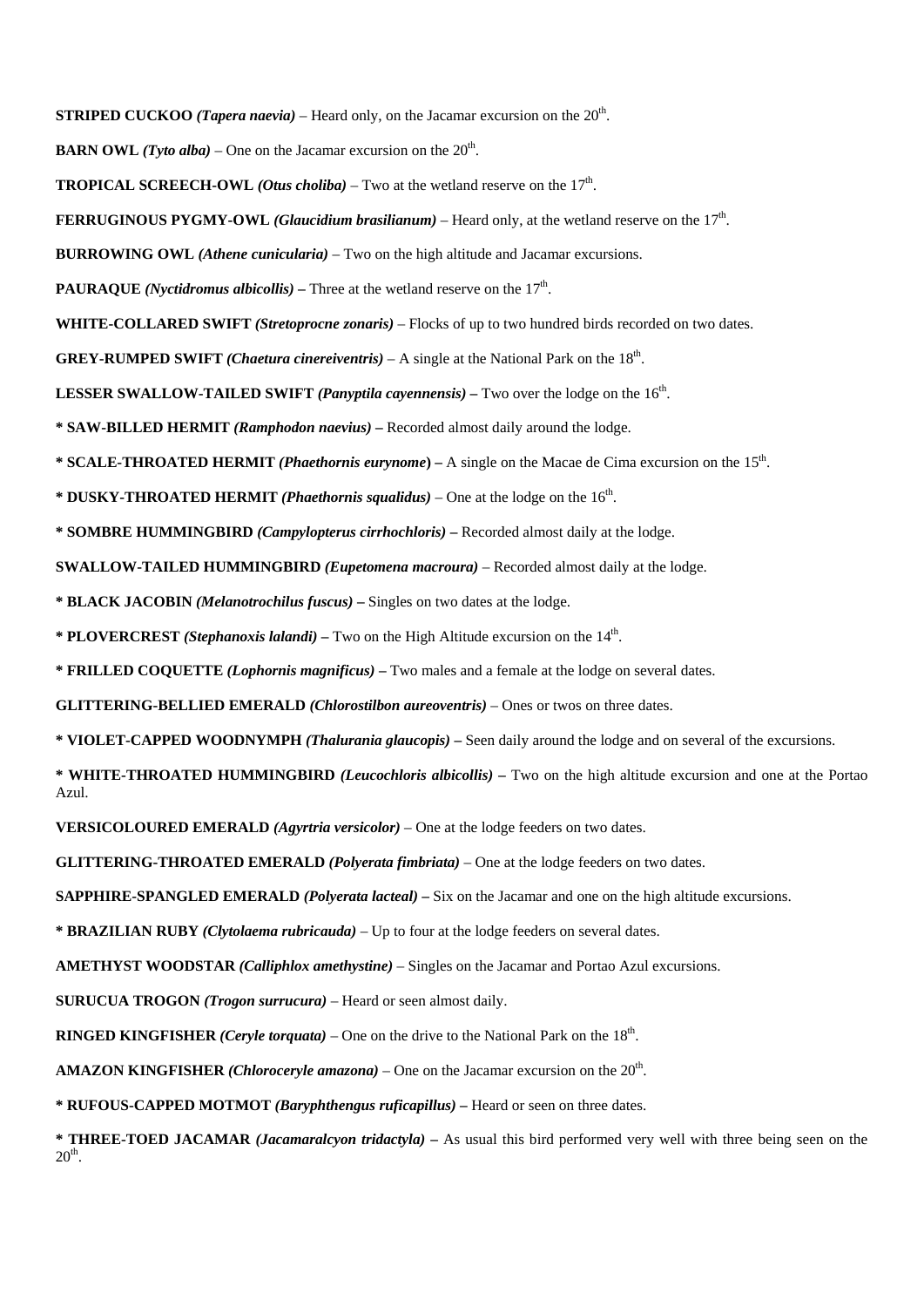**BUFF-BELLIED PUFFBIRD** *(Notharchus swainsoni)* – A single on the Cedae trail on the  $13<sup>th</sup>$ .

**WHITE-EARED PUFFBIRD** *(Hystalus chacuru)* – Five were seen on the Jacamar excursion on the 20th.

**\* CRESCENT-CHESTED PUFFBIRD** *(Halacoptila striata) –* Singles on two dates at the lodge.

**\* SAFFRON TOUCANET** *(Baillonius bailloni)* **–** Three were seen on the Portao Azul excursion and also one at the lodge on the  $16<sup>th</sup>$ .

**SPOT-BILLED TOUCANET** *(Selenidera maculirostris)* – Up to four on several dates at the lodge.

**CHANNEL-BILLED TOUCAN** *(Rhamphastos vitellinus) –* Ones or twos on four dates at the lodge.

**WHITE-BARRED PICULET** *(Picumnus cirratus)* – Up to four daily on three dates.

**CAMPO FLICKER** *(Colaptes campestris)* – Groups of up to seven birds were seen on two dates.

**BLOND-CRESTED WOODPECKER** *(Celeus flavescens)* – Recorded on several dates at the lodge.

**WHITE WOODPECKER** *(Melanerpes candidus)* – Two were seen on the Jacamar excursion on the  $20<sup>th</sup>$ .

**\* YELLOW-EARED WOODPECKER** *(Veniliornis maculifrons)* – Two at the Portao Azul and one on the Jacamar excursion.

**GREEN-BARRED WOODPECKER** *(Colaptes melanochloros)* – A single on the Jacamar excursion on the 20th.

**\* TAIL-BANDED HORNERO** *(Furnarius figulus)* **–** Singles at the wetland reserve and on the Jacamar excursion.

**RUFOUS HORNERO** *(Furnarius rufus)* – Seen commonly in any suitable habitat.

**\* RUFOUS-CAPPED SPINETAIL** *(Synallaxis ruficapilla)* **–** Up to two daily on four dates.

**SPIX'S SPINETAIL** *(Synallaxis spixi)* – Two on the Portao Azul and one on the Theodora excursions.

**\* PALLID SPINETAIL** *(Cranioleuca pallida)* **–** Up to three daily on four dates.

**YELLOW-CHINNED SPINETAIL** *(Certhiaxis cinnamomea)* – One on the Jacamar excursion on the 20<sup>th</sup>.

**COMMON THORNBIRD** *(Phacellodomus rufifrons)* – Two on the Jacamar excursion on the  $20<sup>th</sup>$ .

**\* RED-EYED THORNBIRD** *(Phacellodomus erythrophthalmus)* **–** One on the high altitude excursion on the 14th.

**FIREWOOD-GATHERER** *(Anumbius annumbi)* – Two on the Jacamar excursion on the  $20<sup>th</sup>$ .

**STREAKED XENOPS** *(Xenops rutilans)* – One at the lodge on the  $16<sup>th</sup>$ .

**PLAIN XENOPS** *(Xenops minutus)* – One on the Theodora trail on the  $19<sup>th</sup>$ .

**\* PALE-BROWED TREEHUNTER** *(Cichlocolaptes leucophrus)* **–** One on the Theodora trail on the 19th.

**BUFF-FRONTED FOLIAGE-GLEANER** *(Philydor rufus)* – Up to two daily on five dates.

\* **OCHRE-BREASTED FOLIAGE GLEANER** *(Philydor lichtensteini)* – Two on the Theodora trail on the 19<sup>th</sup>.

**BUFF-BROWED FOLIAGE-GLEANER** *(Syndactyla rufosuperciliata)* – One on the high altitude excursion on the 14<sup>th</sup>.

**\* WHITE-COLLARED FOLIAGE-GLEANER** *(Anabezenops leucophthalmus) –* One on the Macae de Cima and one on the Jacamar excursions.

**\* WHITE-EYED FOLIAGE-GLEANER** *(Automolus leucophthalamus) –* One at the lodge on the 17th.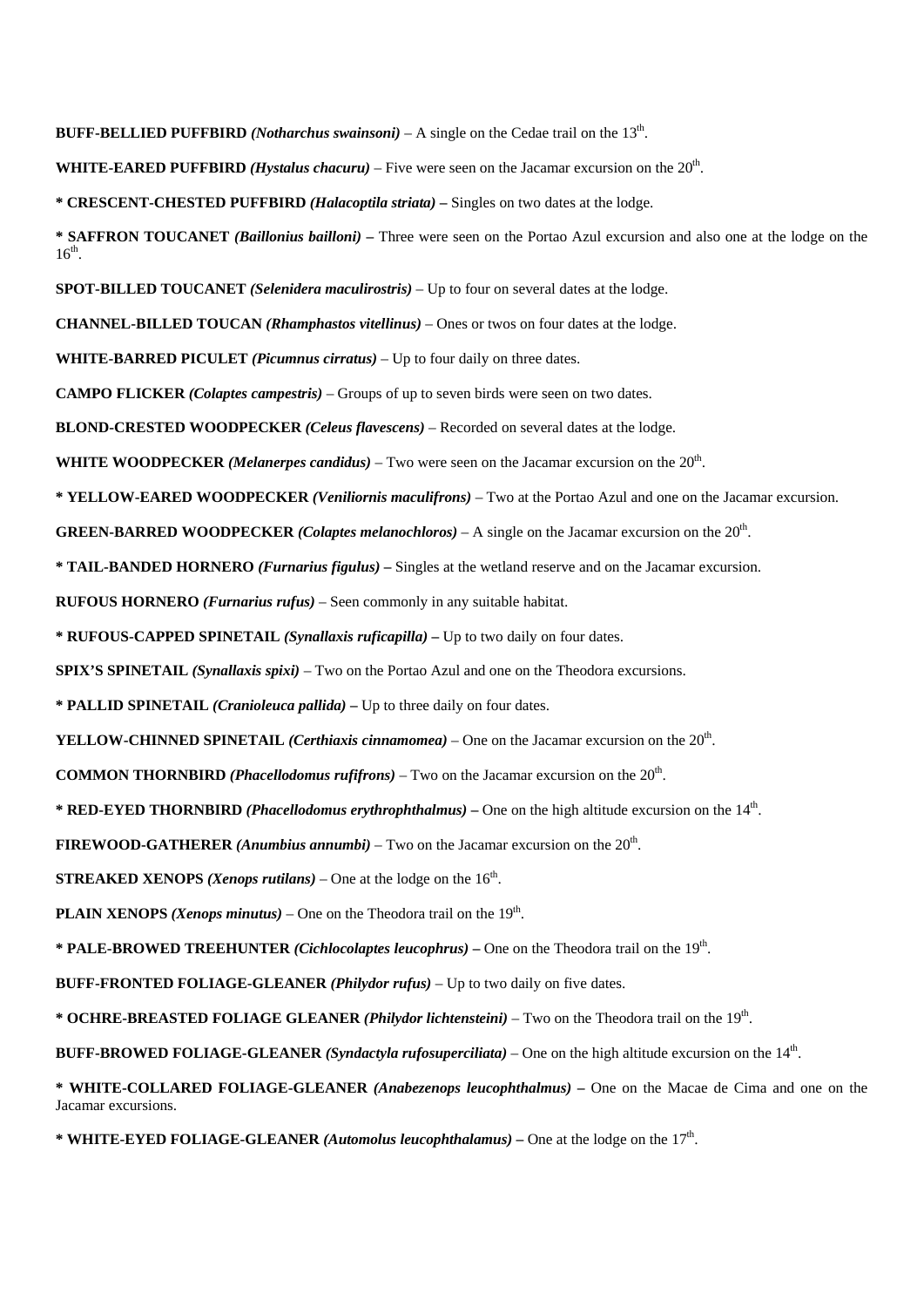**TAWNY-THROATED LEAFTOSSER** *(Sclerurus mexicanus) –* Two at the National Park and one on the Theodora trail.

- **SHARP-TAILED STREAMCREEPER** *(Lochnias nematura)* The breeding pair was regularly seen at the lodge.
- **\* THRUSH-LIKE WOODCREEPER** *(Dendrocincla turdina)*A single at the lodge on the 16th.
- **OLIVACEOUS WOODCREEPER** *(Sittasomus griseicapillus)* Recorded almost daily in suitable habitat.
- **\* WHITE-THROATED WOODCREEPER** *(Xiphocolaptes albicollis)* One at the National Park and one at the lodge on the 18th.
- **\* LESSER WOODCREEPER** *(Lepidocolaptes fuscus)*Up to two daily on three dates.
- **\* SCALED WOODCREEPER** *(Lepidocolaptes squamatus)*Up to three daily on three dates.
- **GIANT ANTSHRIKE** *(Batara cinerea)* Heard only, on the high altitude excursion on the 14th.
- **\* LARGE-TAILED ANTSHRIKE** *(Mackenziaena leachii)* One on the high altitude excursion on the 14th.
- **\*WHITE-BEARDED ANTSHRIKE** *(Biatas nigropectus)* One on the Theodora trail on the 19th.
- **RUFOUS-CAPPED ANTSHRIKE** *(Thamnophilus ruficapillus)* One on the high altitude excursion on the 14th.
- **CHESTNUT-BACKED ANTSHRIKE** *(Thamnophilus palliates)* Two at the wetland reserve on the  $17<sup>th</sup>$ .
- **\* SOORETAMA SLATY-ANTSHRIKE** *(Thamnophilus ambiguous)*One at the wetland reserve on the 17th.
- **VARIABLE ANTSHRIKE** *(Thamnophilus caerulescens)* Up to six daily on three dates.
- **\* SPOT-BREASTED ANTVIREO** *(Dysithamnus stictothorax)* Seen or heard on most forested excursions.
- **PLAIN ANTVIREO** *(Dysithamnus mentalis)* Seen or heard on most forested excursions.
- **\* RUFOUS-BACKED ANTVIREO** *(Dysithamnus xanthopterus)*Two at the National Park and two on the Theodora trail.
- **\* STAR-THROATED ANTWREN** *(Myrmotherula gularis)*Heard or seen on most days in forested habitat.
- **WHITE-FLANKED ANTWREN** *(Myrmotherula axillaries)* Three at the wetland reserve on the  $17<sup>th</sup>$ .
- **\* FERRUGINOUS ANTBIRD** *(Drymophila ferruginea)*One on the Jacamar excursion on the 20th.
- **\* BERTONIS ANTBIRD** *(Drymophila rubricollis)* Two at the National Park and one on the Theodora trail.
- **\* RUFOUS-TAILED ANTBIRD** *(Drymophila genei)* One on the high altitude excursion on the  $14<sup>th</sup>$ .
- **\* OCHRE-RUMPED ANTBIRD** *(Drymophila ochropyga)* Two at the Portao Azul on the 15th.
- **\* DUSKY-TAILED ANTBIRD** *(Drymophila malura)*One on the Jacamar excursion on the 20th.
- \* **SCALED ANTBIRD** *(Drymophila squamata)* One at the lodge on the  $21<sup>st</sup>$ .
- **\* STREAK-CAPPED ANTWREN** *(Terenura maculata)*Heard on several dates and a pair was seen at the lodge on the 13th.
- **\* WHITE-SHOULDERED FIRE-EYE** *(Pyriglena leucoptera)* Heard on several dates and a pair was seen at the lodge on the  $16<sup>th</sup>$ .
- \* **BRAZILIAN ANTTHRUSH** *(Chamaeza ruficauda)* Heard on several dates and one was seen on the Theodora trail on the 19<sup>th</sup>.
- **RUFOUS-CAPPED ANTTHRUSH** *(Formicarius colma)* Heard on several dates and two were seen at the lodge on the 19th.
- **\* RUFOUS GNATEATER** *(Conopophaga lineate)*Heard on several dates and two were seen on the Theodora trail on the 19th.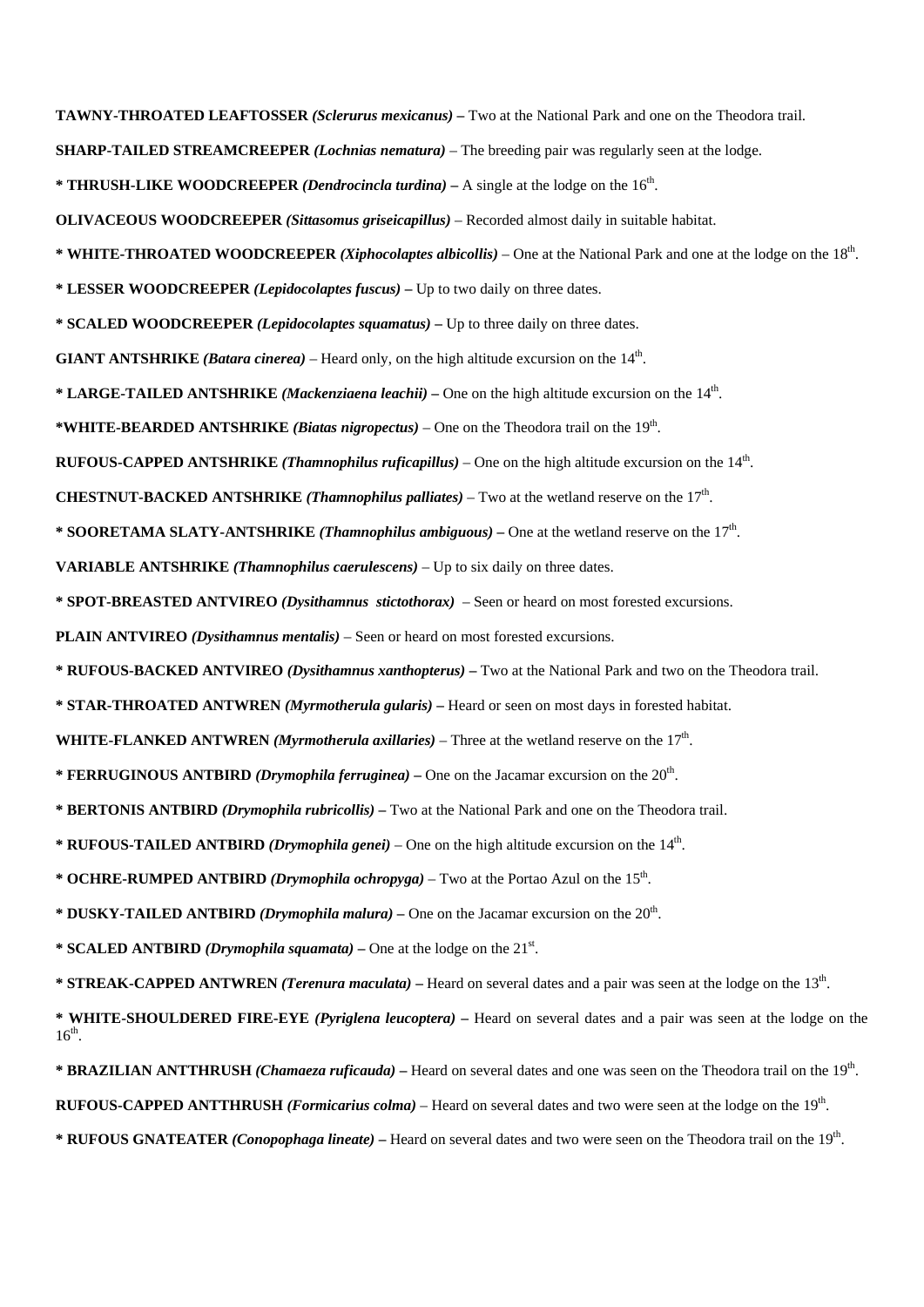**\*BLACK-CHEEKED GNATEATER** *(Conopophaga melanops)* **–** Seen or heard on most forested excursions.

**SPOTTED BAMBOOWREN** *(Psilorhamphus guttatus)* – Heard only, on the Macae de Cima trail on the 15th.

\* **SLATY BRISTLEFRONT** *(Merulaxis ater)* – A single on the Theodora trail on the 19th.

**\*SERRA DO MAR TAPACULO** *(Scytalopus notorious)* **–** Heard on several dates and one was seen at the National park on the  $18^{th}$ .

**\* BLACK-AND-GOLD COTINGA** *(Tijuca atra)* **–** Heard on several dates and one was seen on the Macae de Cima trail on the 15th.

**\*CINNAMON-VENTED PIHA** *(Liphaugus lanioides)* – Heard only, at the Portao Azul on the 15th.

**\*HOODED BERRYEATER** *(Carpornis cucullatus)* **–** One at the National park on the 18th.

**\*BARE-THROATED BELLBIRD** *(Procnias nudicollis)* **–** One at the National park on the 18th.

**WHITE-BEARDED MANAKIN** *(Manacus manacus)* – Three at the wetland reserve on the  $17<sup>th</sup>$ .

**\*BLUE MANAKIN** *(Chiroxiphia caudata)* **–** Recorded on all trips into the forest, giving very pleasing views on several occasions.

**\*PIN-TAILED MANAKIN** *(Ilicuramilitaris)* – One at the lodge on the  $16<sup>th</sup>$ .

**\*SERRA DO MAR TYRANT-MANAKIN** *(Neopelma chrysolophum)* **–** One on the high altitude excursion on the 14th.

**SOUTHERN BEARDLESS-TYRANNULET** *(Camptostoma obsoletum)* – One on the Theodor trail on the 19<sup>th</sup>.

**YELLOW TYRANNULET** *(Capsiempis flaveola)* – Three on the Jacamar excursion on the 20<sup>th</sup>.

**HIGHLAND ELAENIA** *(Elaenia obscura)* – One on the high altitude excursion on the  $14<sup>th</sup>$ .

**YELLOW-BELLIED ELAENIA** *(Elaenia flavogaster)* – Two on the Jacamar excursion on the 20<sup>th</sup>.

**OCHRE-BELLIED FLYCATCHER** *(Mionectes oleaginous)* – A single at the National park on the  $18<sup>th</sup>$ .

**\* GREY-HOODED FLYCATCHER** *(Mionectes rufiventris) –* Up to two daily on three dates.

**SEPIA-CAPPED FLYCATCHER** *(Leptopogon amaurocephalus)* – Up to three daily on four dates.

**MOTTLE-CHEEKED TYRANNULET** *(Phylloscartes ventralis)* – Three on the Theodora trail.

**PLANALTO TYRANNULET** *(Phyllomyias fasciatus)* – Up to four daily on three dates.

**ROUGH-LEGGED TYRANNULET** *(Phyllomyias burmeisteri)* – One at the National park on the 18<sup>th</sup>.

\* **DRAB-BREASTED BAMBOO-TYRANT** *(Hemitriccus diops)* – Heard several times and one seen at the Portao Azul on the 15<sup>th</sup>.

**OCHRE-FACED TODY-FLYCATCHER** *(Todirostrum plumbeiceps)* – Seen or heard on most excursions.

**\*YELLOW-LORED TODY-FLYCATCHER** *(Todirostrum poliocephalum)* **–** Seen or heard on most excursions and also at the lodge on several dates.

**COMMON TODY-FLYCATCHER** *(Todirostrum cinereum)* – A pair at the wetland reserve on the  $17<sup>th</sup>$ .

**YELLOW-OLIVE FLYCATCHER** *(Tolmomyias sulphurescens)* – One of the commonest flycatchers being seen or heard almost daily.

**YELLOW-BREASTED FLYCATCHER** *(Tolmomyias flaviventris)* – A single at the wetland reserve on the  $17<sup>th</sup>$ .

**WHITE-THROATED SPADEBILL** *(Platyrinchus mystaceus)* – Seen almost daily around the lodge trails and on several of the excursions.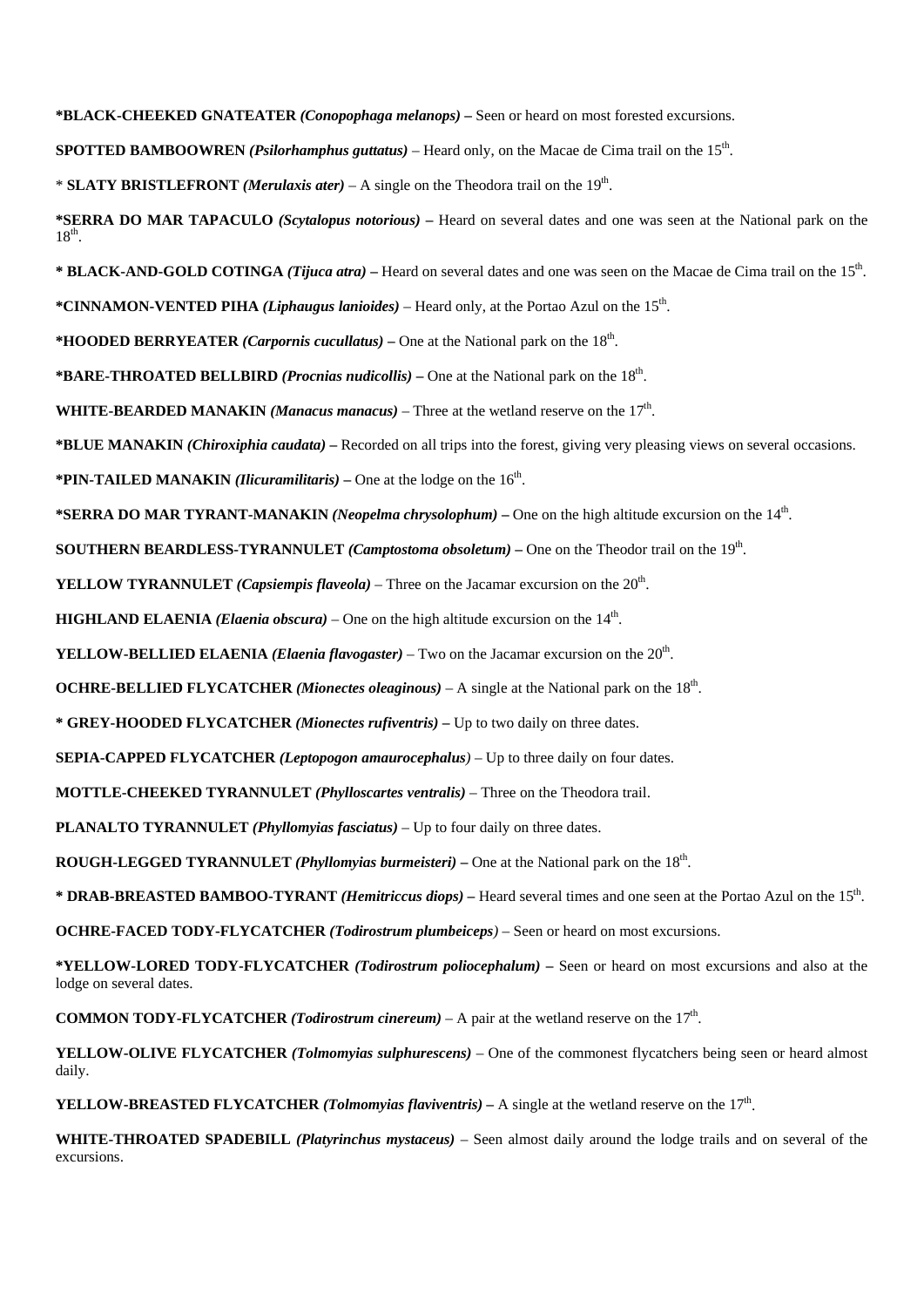**BRAN-COLORED FLYCATCHER** *(Myiophobus fasciatus) –* One on the Portao Azul excursion on the 15th. **CLIFF FLYCATCHER** *(Hirundinea ferruginea)* – One on the Portao Azul excursion on the  $15<sup>th</sup>$ . **EULER'S FLYCATCHER** *(Lathrotriccus euleri)* – Seen or heard on most forested excursions. **WHISKERED FLYCATCHER** *(Myiobius barbatus)* – Singles on the Portao Azul and Jacamar excursions. **TROPICAL PEWEE** *(Contopus cinereus)* – One at the Portao Azul on the  $15<sup>th</sup>$ . **WHITE-RUMPED MONJITA** *(Xolmis velata)* – Two on the Jacamar excursion on the 20th. **BLUE-BILLED BLACK-TYRANT** *(Knipolegus cyanirostris)* – Singles on the high altitude and Portao Azul excursions. **\* VELVETY BLACK-TYRANT** *(Knipolegus nigerrimus)* – One on the high altitude excursion on the 14th. **CRESTED BLACK-TYRANT** *(Knipolegus lophotes) –* Two on the Jacamar excursion on the 20th. **MASKED WATER-TYRANT** *(Fluvicola nengeta)* – Recorded daily at the lodge and on several of the excursions. **WHITE-HEADED MARSH-TYRANT** *(Arundicola leucocephala)* – Two at the wetland reserve on the 17<sup>th</sup>. **STREAMER-TAILED TYRANT** *(Gubernetes yetapa)* – Five were seen on the Jacamar excursion on the 20th. **LONG-TAILED TYRANT** *(Colonia colonus)* – Four on the Jacamar excursion and two at the Portao Azul. **YELLOW-BROWED TYRANT** *(Satrapa icterophrys)* – Two at the wetland reserve on the 17th. **CATTLE TYRANT** *(Machetornis rixosus)* – Seen commonly in any suitable habitat. \***SHEAR-TAILED GREY-TYRANT** *(Muscipipra vetula)* – Four on the high altitude excursion on the 14<sup>th</sup>. **\*GREY-HOODED ATTILA** *(Attila rufus) –* One on the Jacamar excursion and singles seen on three dates at the lodge. **GREAT KISKADEE** *(Pitangus sulphuratus)* – Recorded daily from any suitable habitat. **BOAT-BILLED FLYCATCHER** *(Megarhyncus pitangua)* – Seen or heard almost daily. **SOCIAL FLYCATCHER** *(Myiozetetes similis)* – Recorded almost daily from any suitable habitat. **SIRYSTES** *(Sirystes sibilator)* – Two at the Portao Azul on the  $15<sup>th</sup>$ . **SHORT-CRESTED FLYCATCHER** *(Myiarchus ferox)* – One on the Jacamar excursion on the  $20<sup>th</sup>$ . **TROPICAL KINGBIRD** *(Tyrannus melancholicus)* – Recorded almost daily from any suitable habitat. **BLACK-TAILED TITYRA** *(Tityra cayana)* – One at the lodge on the  $17<sup>th</sup>$ . **\*GREENISH SCHIFFORNIS** *(Schiffornis virescens)* **–** Heard only, at the Portao Azul on the 15th. **CHESTNUT-CROWNED BECARD** *(Pachyramphus castaneus)* – Up to three daily on four dates. **WHITE-WINGED BECARD** *(Pachyramphus polychopterus)* – One on the Jacamar excursion on the 20th. **CRESTED BECARD** *(Pachyramphus validus)* – One at the lodge on the  $17<sup>th</sup>$  and one at the National Park. **SHARPBILL** *(Oxyruncus cristatus)* – Three were seen at the National Park and also heard on the Theodora trail. **GREY-BREASTED MARTIN** *(Progne chalybea) –* Small numbers seen in the local town on three dates.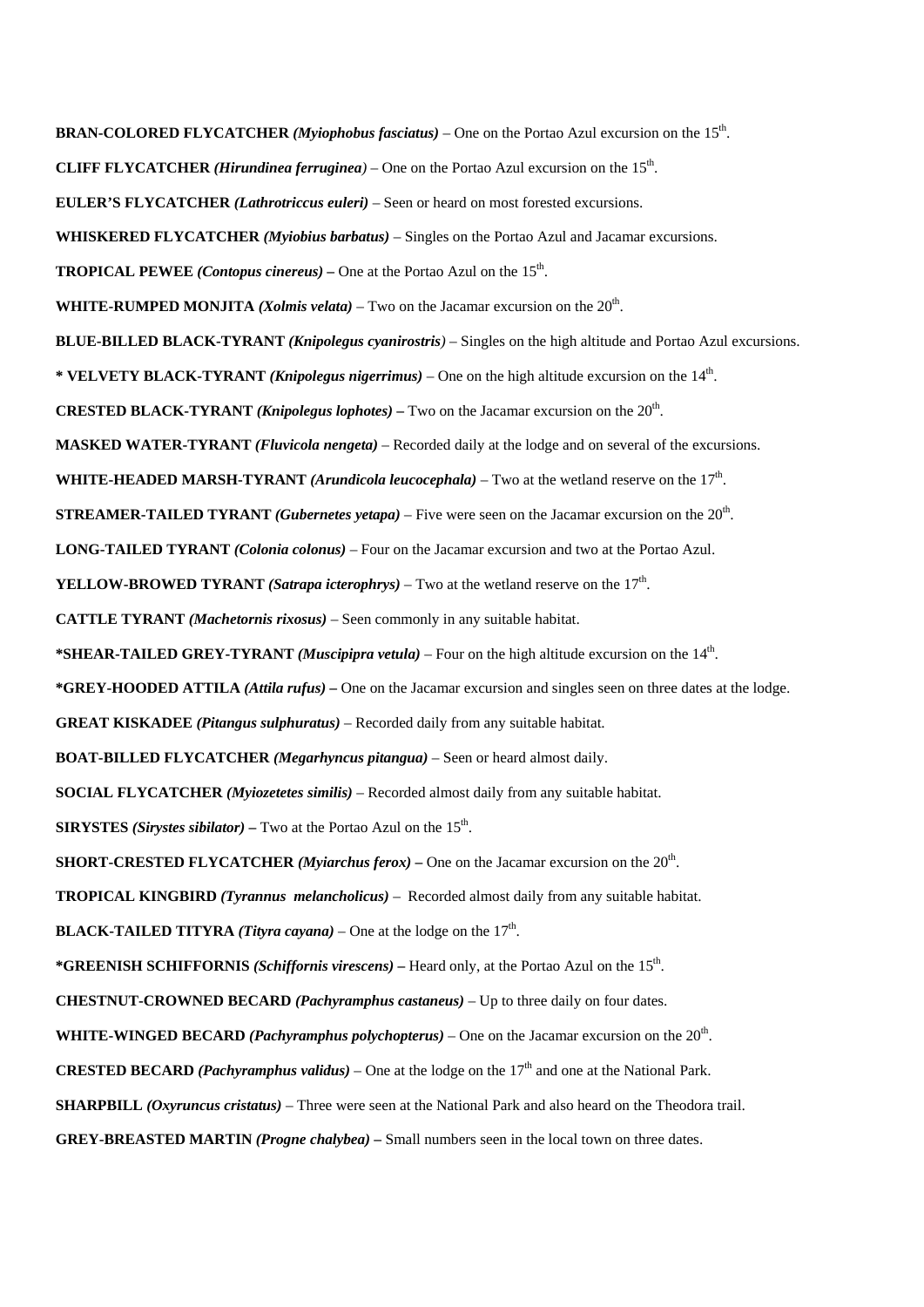**BROWN-CHESTED MARTIN** *(Progne chalybea)* – A single at the wetland reserve on the  $17<sup>th</sup>$ . **WHITE-RUMPED SWALLOW** *(Tachycineta leucorrhoa)* **–** Recorded both at the wetland reserve and on the Jacamar excursion. **BLUE-AND-WHITE SWALLOW** *(Pygochelidon cyanoleuca)* – Recorded daily from suitable habitats. **TAWNY-HEADED SWALLOW** *(Alopochelidon fucata) –* Three on the Jacamar excursion. **SOUTHERN ROUGH-WINGED SWALLOW** *(Stelgidopteryx ruficollis)* – Recorded almost daily from suitable habitats. \***LONG-BILLED WREN** *(Thryothorus longirostris)* – Two at the wetland reserve on the  $17<sup>th</sup>$ . **HOUSE WREN** *(Troglodytes aedon)* – Recorded daily from any suitable habitat. **CHALK-BROWED MOCKINGBIRD** *(Mimus saturninus)* – Common in any open scrubland habitat. **YELLOW-LEGGED THRUSH** *(Platycichla flavipes) –* Heard on the high altitude trail and at least ten seen at the National Park. **RUFOUS-BELLIED THRUSH** *(Turdus rufiventris)* – Recorded daily from any suitable habitat. **PALE-BREASTED THRUSH** *(Turdus leucomelas)* – Recorded most days at the lodge and on several of the excursions. **CREAMY-BELLIED THRUSH** *(Turdus amaurochalinus)* – Seen at the lodge on the  $13<sup>th</sup>$  and  $16<sup>th</sup>$ . **WHITE-NECKED THRUSH** *(Turdus albicollis)* **–** Heard only, at the lodge and the National Park. **COMMON WAXBILL** *(Estrilda astrild)* – One at the wetland reserve on the  $17<sup>th</sup>$ . **RUFOUS-BROWED PEPPERSHRIKE** *(Cyclarhis gujanensis)* – Recorded almost daily from suitable forest habitat. **RED-EYED VIREO** *(Vireo olivaceus)* – Recorded almost daily from suitable forest habitat. **RUFOUS-CROWNED GREENLET** *(Hylophilus poecilotis) –* Up to four daily on three dates. **MASKED YELLOWTHROAT** *(Geothlypis aequinoctialis)* – A single on the Jacamar excursion on the  $20^{\text{th}}$ . **GOLDEN-CROWNED WARBLER** *(Basileuterus culicivorus)* – Recorded almost daily from any suitable forested habitat. **\*WHITE-RIMMED WARBLER** *(Basileuterus leucoblepharus)* **–** Recorded almost daily from any suitable forested habitat. **BANANAQUIT** *(Coereba flaveola)* – Recorded daily from many locations. **CHESTNUT-VENTED CONEBILL** *(Conirostrum speciosum)* – One at the wetland reserve on the  $17<sup>th</sup>$ . **GREEN HONEYCREEPER** *(Chlorophanes spiza)* – Commonly recorded on the feeders at the lodge **BLUE DACNIS** *(Dacnis cayana)* – Recorded almost daily in small numbers. **CINNAMON TANAGER** *(Schistochlamys ruficapillus)* – Two on the high altitude excursion on the 14th. **MAGPIE TANAGER** *(Cissopis leveriana) –* Five at the Portao Azul and one on the Jacamar excursion. **YELLOW-BACKED TANAGER** *(Hemithraupis flavicollis)* – Small numbers at the National Park and at the lodge on the 16<sup>th</sup>. **HOODED TANAGER** *(Nemosia pileata)* – Two at the wetland reserve on the  $17<sup>th</sup>$ . **\*OLIVE-GREEN TANAGER** *(Orthogonys chloricterus)* **–** A flock of ten seen at the lodge on several dates. **FLAME-CRESTED TANAGER** *(Tachyphonus cristatus)* – Ones or twos on three dates. **\*RUBY-CROWNED TANAGER** *(Tachyphonus coronatus) –* Recorded almost daily in the lodge grounds and other locations.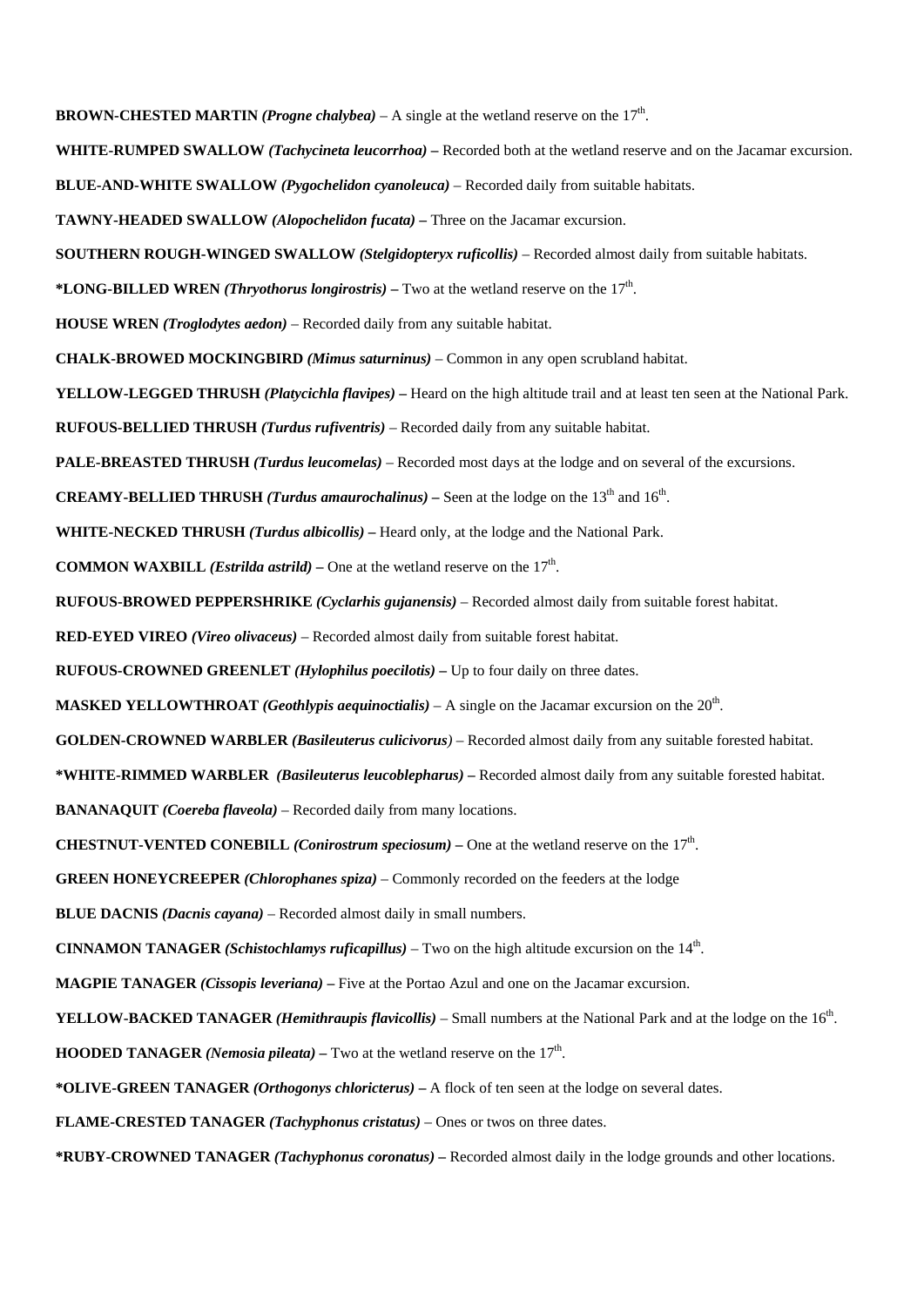**BLACK-GOGGLED TANAGER** *(Trichothraupis melanops)* – Recorded almost daily in small numbers in suitable forest habitat.

**RED-CROWNED ANT-TANAGER** *(Habia rubica)* – Two at the lodge on the  $17<sup>th</sup>$ .

**HEPATIC TANAGER** *(Piranga flava)* – Three on the high altitude excursion on the  $14<sup>th</sup>$ .

**\*BRAZILIAN TANAGER** *(Ramphocelus bresilius)* **–** Recorded almost daily within the grounds of the lodge.

**SAYACA TANAGER** *(Thraupis sayaca)* – Recorded daily in the grounds of the lodge and various other locations.

**\*AZURE-SHOULDERED TANAGER** *(Thraupis cyanoptera)* **–** Recorded almost daily within the grounds of the lodge.

**\*GOLDEN-CHEVRONED TANAGER** *(Thraupis ornata) –* Recorded daily from any forested habitat and at the lodge garden.

**PALM TANAGER** *(Thraupis palmarum)* – Recorded daily within the grounds of the lodge.

**VIOLACEOUS EUPHONIA** *(Euphonia violacea)* – Commonly recorded from the feeders at the lodge.

**ORANGE-BELLIED EUPHONIA** *(Euphonia. xanthogaster)* – Commonly recorded on the feeders at the lodge.

**\*CHESTNUT-BELLIED EUPHONIA** *(Euphonia pectoralis)* **–** Commonly recorded on the feeders at the lodge.

**\* GREEN-CHINNED EUPHONIA** *(Euphonia chalybea) –* Heard only, at the National Park.

**BLUE-NAPED CHLOROPHONIA** *(Chlorophonia cyanea) –* Commonly recorded on the feeders at the lodge.

**\*GREEN-HEADED TANAGER** *(Tangara seledon) –* Recorded everyday from the feeders by the lodge and in suitable lowland forest habitats.

**TURQUOISE TANAGER** *(Tangara mexicana)* – One at the wetland reserve on the  $17<sup>th</sup>$ .

**\*RED-NECKED TANAGER** *(Tangara cyanocephala)* **–** Recorded regularly within the grounds of the lodge and in suitable lowland forest habitats.

**\*BRASSY-BREASTED TANAGER** *(Tangara desmaresti)* **–** Up to ten daily on three dates.

**\*GILT-EDGED TANAGER** *(Tangara cyanoventris) –* Small numbers at the lodge on the 16th and 17th.

**BURNISHED-BUFF TANAGER** *(Tangara cayana)* – Recorded almost daily on the feeders by the lodge and from suitable forested habitat.

**SWALLOW TANAGER** *(Tersina viridis)* – Two on the Jacamar excursion on the  $20<sup>th</sup>$ .

**\* BAY-CHESTED WARBLING-FINCH** *(Poospiza thoracica) –* One on the high altitude excursion on the 14th.

**DOUBLE-COLLARED SEEDEATER** *(Sporophila caerulescens)* – Recorded in small numbers from suitable farmland habitats.

**SAFFRON FINCH** *(Sicalis flaveola)* – Recorded daily from any suitable habitat.

**WEDGE-TAILED GRASSFINCH** *(Emberizoides herbicola)* – One on the Jacamar excursion on the  $20<sup>th</sup>$ .

**\*HALF-COLLARED SPARROW** *(Arremon semitorquatus)* **–** One on the Jacamar excursion on the 20th.

**GRASSLAND SPARROW** *(Ammodramus humeralis)* – One at the wetland reserve on the  $17<sup>th</sup>$ .

**RUFOUS-COLLARED SPARROW** *(Zonotrichia capensis)* – Small numbers were recorded on several dates.

**BUFF-THROATED SALTATOR** *(Saltator maximus)* – Commonly recorded on the feeders at the lodge.

**GREEN-WINGED SALTATOR** *(Saltator similis)* – One on the high altitude excursion and one at the lodge.